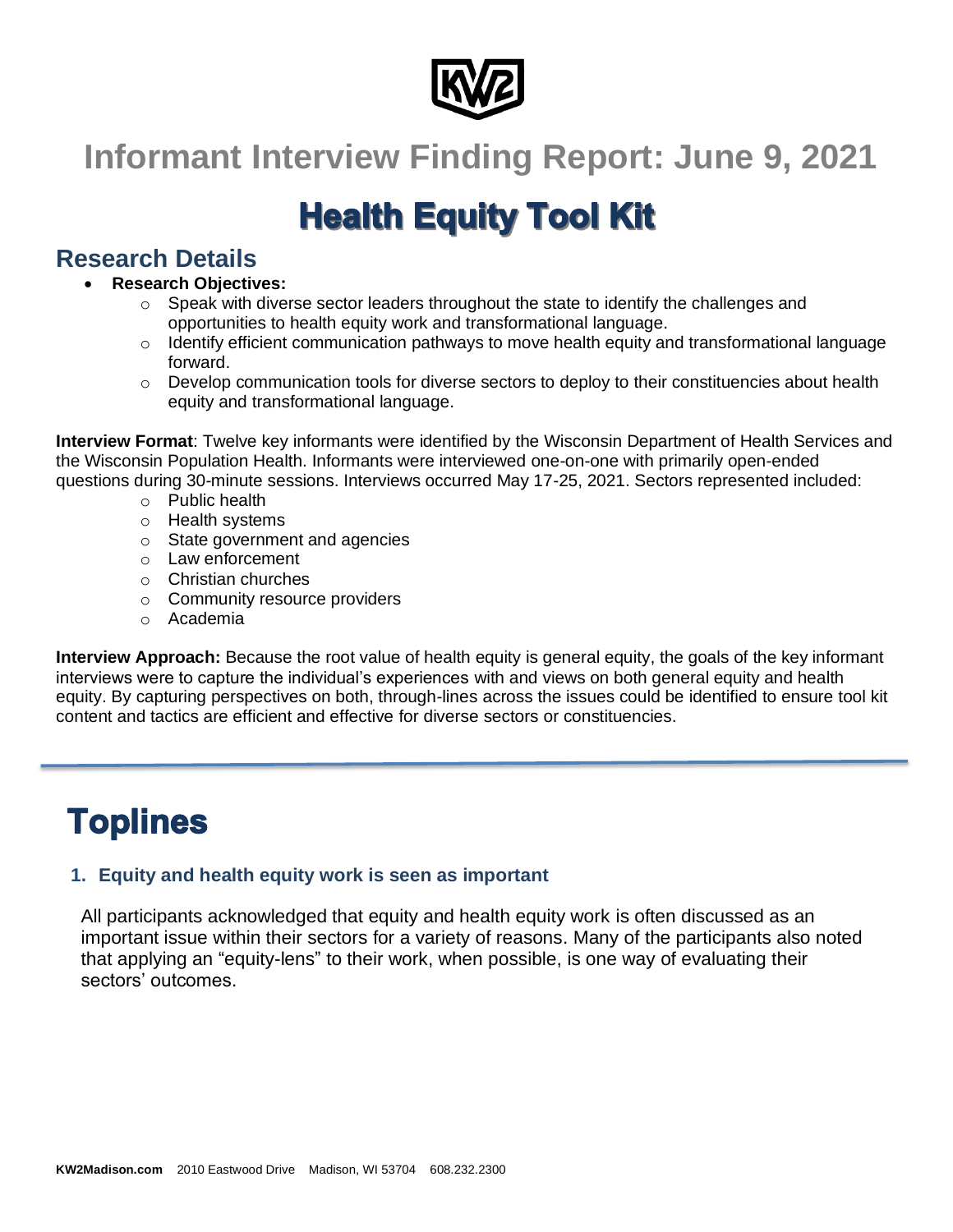

#### Comments from participants

- *"George Floyd and everything that's happened in the wake of that. It just brought to light how far we have to go."*
- *"Historically, we've understood equity conceptually. In the last few years I've noticed a greater interest in health and how it's all related and health equity is a big part of that. It's getting defined in our minds much more, which is a good thing."*
- *"It's still just starting to be talked about in circles in rural, white communities. That's why it's so important because we still have people in our communities not getting the opportunities, they should be getting at the basic human rights foundational level."*
- *"Equity is important because health equity is important, and health equity is important because inequitable health outcomes are bad for everyone."*
- *"It is a vital role for us because churches are embedded in their communities, they're made up of people from their communities, and they serve their communities. Ultimately, if we are doing what we are called to do, we are not just facing inward."*
- *"Leveling the playing field and leveling power and sharing power, I believe it will benefit us all."*
- *"This moment in time, good law enforcement leadership is trying to find either terms or definitions similar to equity and have those discussions within their agencies."*
- *"If Martin Luther King, Jr. was alive today he would come to Milwaukee. He wouldn't go to Birmingham; he would come to Milwaukee."*

#### **2. Lack of common definition for the concept or outputs of equity**

Participants inconsistently defined equity and health equity. Equity was often interchanged with the concepts of fairness or the ability to access resources. Those participants who were more deeply steeped in health equity policy work talked about delineating the unique differences between equity and equality and fairness; however, most other participants did not appear aware of the differences.

- *"I hear the word fairness more often. I think there's a huge amount of unrecognized differences in language on this topic [equity] in and around it. From a rural point of view and my point of view that breeds frustration."*
- *"I'm not convinced that people understand what it means when they're saying it. With the organizations I work with they'd say it's a priority and it probably is. But I don't know if we've done a good job of making sure it's beyond the conceptual understanding and more about how we're going to do our work in a different way to actually get at problems."*
- *"To me it means fairness and doesn't mean equalness."*
- *"My definition is that everyone has a fair opportunity regardless of race, age, gender, sexual orientation; that people have a fair shot."*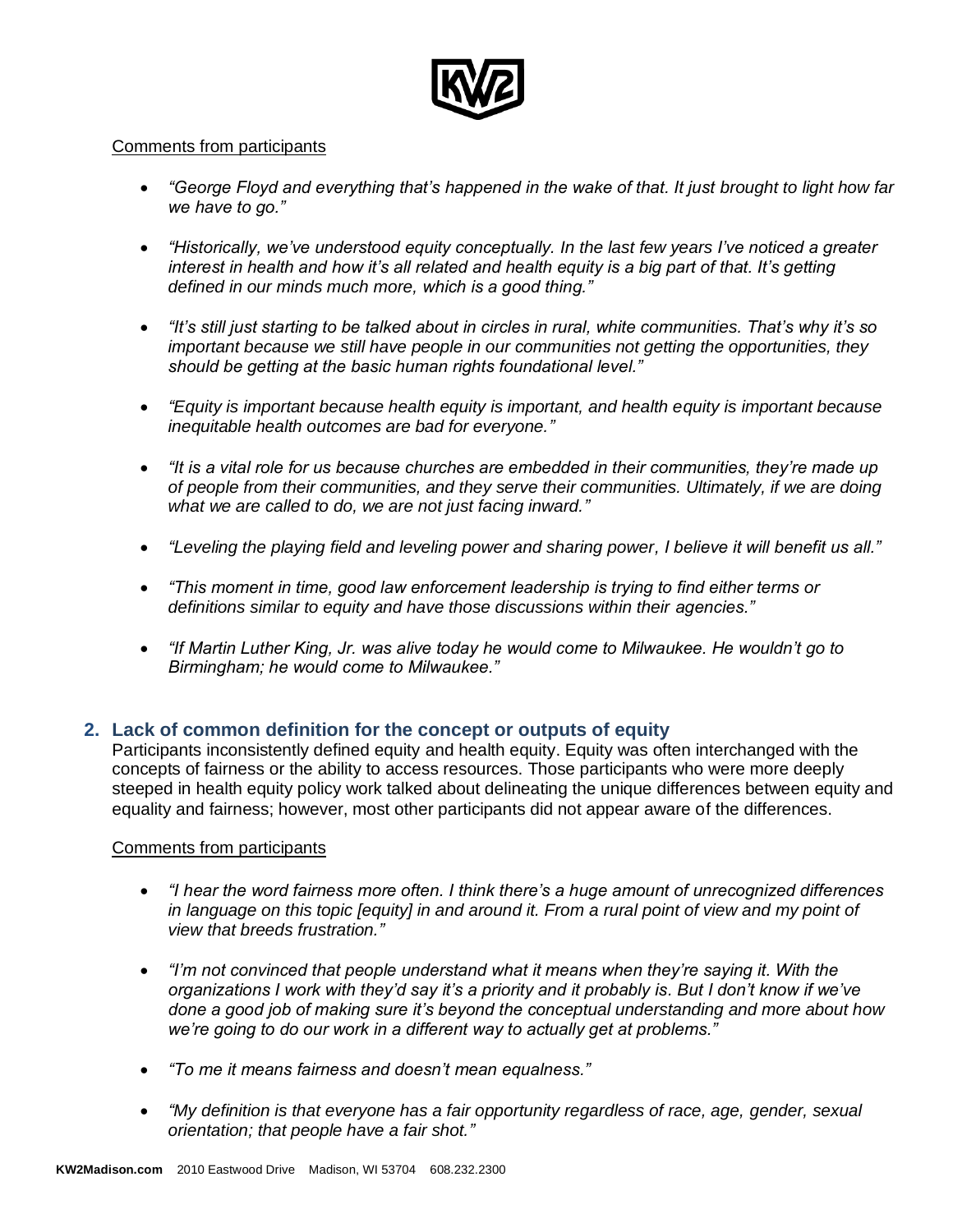

- *"We define equity as the removal of policies and systems in order to ensure equal access regardless of race, creed, ability, status, disability, age, gender. I think oftentimes we approach things from looking for equality, but equity is the removal of systems and barriers."*
- *"I would say personally, equity would have to do with everyone individually, and within the groups they identify with, having equal access to resources and equal opportunity to use them in their lives. But for my sector there's a significant variance. There's a broad range of understanding. Some would have a lot of affinity for that understanding and some would probably co-mingle a sense of equality or flatness. Part of that variance is due to life experience; part is political affinities."*
- *"I'd define equity as something that's fair and equal and accessible to most, if not everyone. For my sector, law enforcement, [they] might define equity in more of an imbalanced way by placing equity on economics and demographics. Law enforcement tends to have a more narrow view of the scope of things; they'd see it as more self-driven. Law enforcement often believes that people make choices that get them into the circumstances they are."*
- *"A health disparity is any sort of difference in health outcome between two different groups. Whereas a health inequity is a difference in health outcome that is systemic, patterned, preventable, avoidable, and not the result of biology. So, all health inequities are health disparities, but there's a subset of health disparities that are not health inequities… Based on how I just defined health equity, we can't get to health equity without getting to equity. We probably need to do a better job of communicating that."*
- *"Equity is that we're getting people what they need to be healthy, not that everyone gets the same thing. It's very different than equality, but very much tailored to specific people for what they need."*
- *"The partners I work with would have less of an abstract definition and more real-world examples of what equity would look like for them. They would talk about having their kids feel safe walking to school— and not from crime— but from police officers. They would talk about what are the opportunities to be healthy. They would talk about being able to go to the doctor and trust their physician and trust that they're getting the same health care that I'm getting as a white woman."*
- *"People talk this academic way about equity, and I think we need more concrete stories and [ways] for folks to connect it to their lives."*
- *"There may be some different definitions within health centers. We've spent time on this because we recognize there's a difference between equal access to resources and equal outcomes."*
- *"To me, folks in urban Wisconsin, see equity through what I would call an intraregional lens or regional community lens — a lens that's looking inwards. So, people in Madison look at equity as something within Madison. People I work with in rural Wisconsin, look at equity between communities, so they compare themselves with the richer communities of Milwaukee and Madison, and do not look at any significant inequities in their own communities."*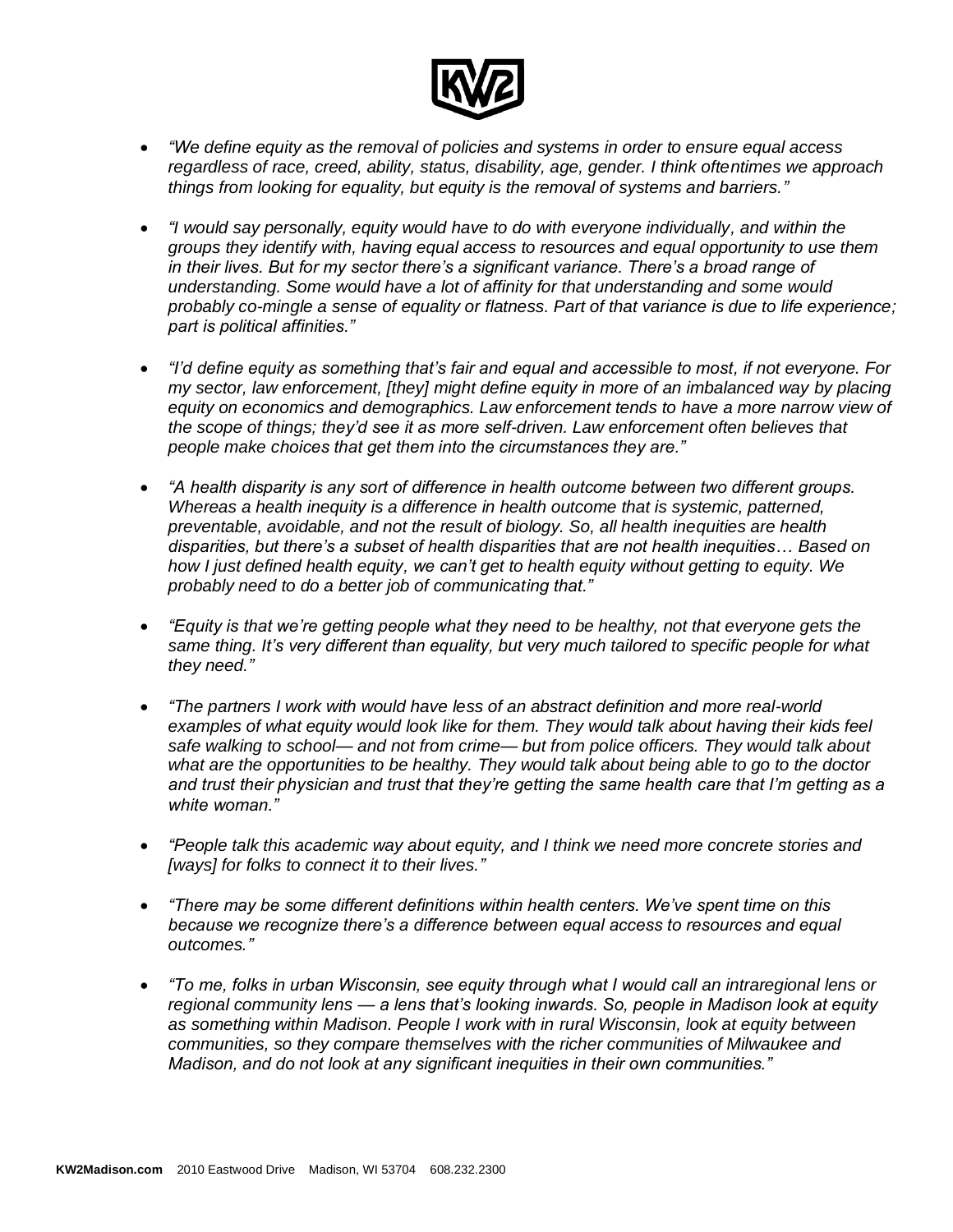

### **3. The concept/term "equity" can emotionally charged**

A number of participants noted that the term equity was seen as potentially divisive, political, or an unwelcome "buzzword" within their sectors or the general public. This sentiment was particularly noted by participants serving rural populations, located in politically conservative areas, and/or members of law enforcement.

#### Comments from participants

- *"The word itself, evokes physical emotions from folks. I believe those emotions are indicative of people's inner values."*
- *"Unfortunately, I have to be really careful how I even use the word equity in certain circles because instantly it's like it causes inflammation. Equity is used in different ways, in different pockets, in different sectors."*
- *"I feel like it's a buzzword because people say it and [then] it's a priority because people pressure to make it a priority."*
- *"The word that acts most as a lightning rod is 'diversity' because it's turned into 'you're discriminating against white people to encourage a minority.' That gets misunderstood and turns into a lightning rod. I don't think the word 'equity' is a lightning rod, I like that word.*
- *"To the extent that they (white, rural, lower-income folks) hear it, it might be a little loaded because they're equating it with helping people of color. It can take on political connotations, but I don't know if they really even know what it means."*
- *"Using a term like equity might lead them [law enforcement] down a road where they [feel like it's] implied for social workers. Low enforcement in many areas try to define themselves NOT as social workers because they don't have the skills or desire to be a social worker."*

#### **4. Equity and health equity work is inconsistently scoped**

The scope of equity-related work varied across the participants' sectors for several reasons, including the need to navigate internal buy-in and comfort levels. Some participants stated that their sectors focused on the issues of hunger and general poverty and not on a particular population. Some participants also shared varying levels of discomfort in how to approach health equity work for specific underrepresented groups because of internal cultural barriers. This unease was particularly strong within the faith and law enforcement sectors.

- *"It can certainly take on racial or ethnic dimensions, but from my perspective it should include anyone who's struggling with poverty or low income."*
- *"A relatively easy entry point with churches is hunger because it's probably the least politicized."*
- *"[Discomfort] becomes a whole lot more intense around LGBTQ+ issues because there's the sense of threatening the family — not that it actually does, mind you — but there's the sense of it. There's also unfortunately the "it" factor, the idea that LGBTQ+ folks threaten the boundaries that folks in more conservative groups use to keep their lives safe and regulated … that becomes the visceral threat. People think, 'I can conceive of poverty happening to my family and wanting*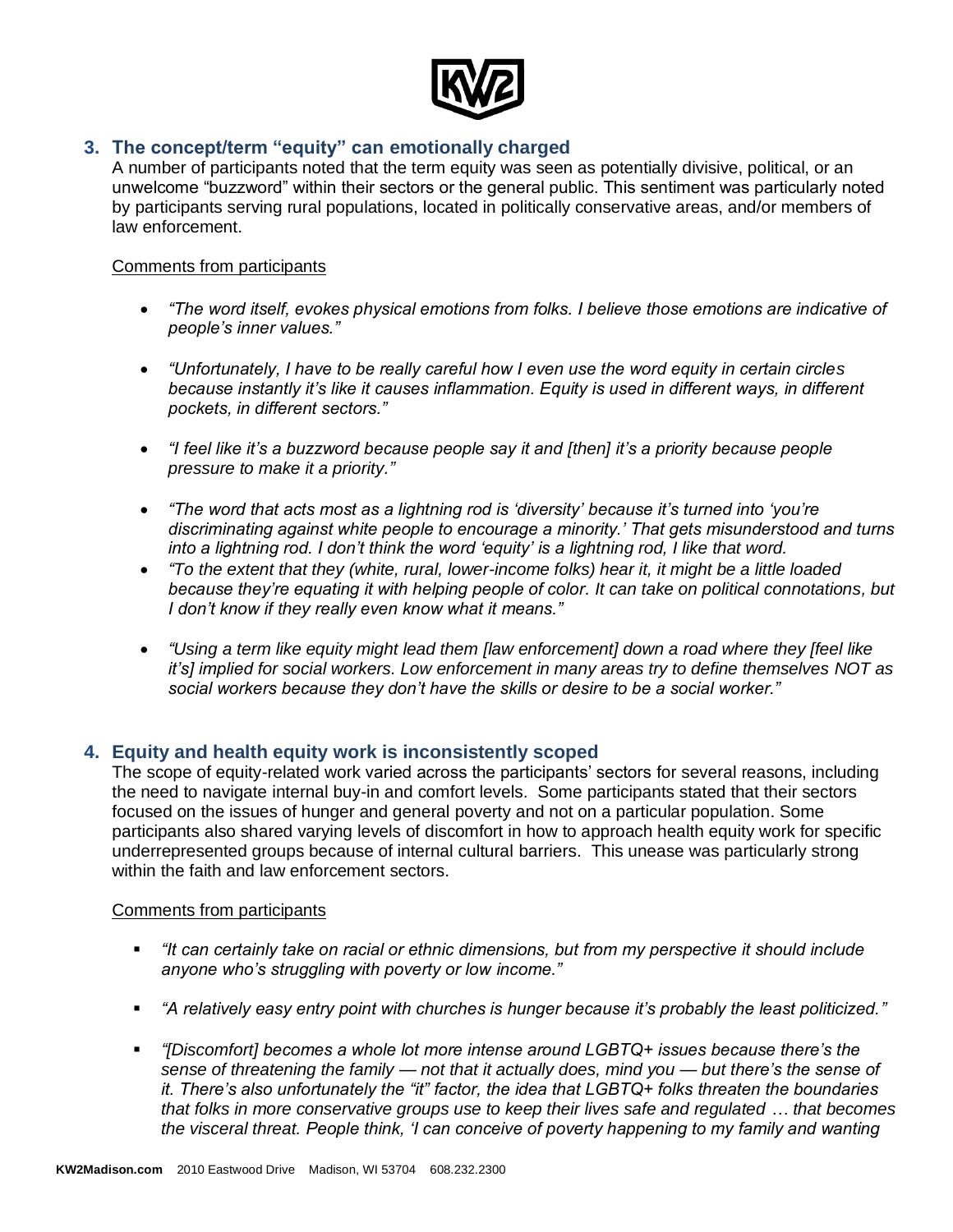

*someone to help me,' but 'I do not want to dream of somebody violating the sanctity of my family, the cleanliness of my family.' That's an entirely different matter."*

- *"Immigration and refugees are tricky, sometimes they're an easy lift and sometimes they're not. Sometimes that has to do with how the economy is doing."*
- *"[Health care] affordability is a pretty cross-cutting goal, and I don't know that it's necessarily something that's impacted by [inequity]. Our view is that health care is universally unaffordable, so we haven't looked at it from the perspective of 'are there inequity considerations within the issue of affordability?'"*

### **5. Uncertainty in how rural constituencies fit**

Many participants discussed the complexity of including or excluding rural populations as a marginalized group for equity and health equity work. Some felt strongly that rural populations often have limited access to health resources and thus should be considered marginalized. Others noted that rural populations can move or change their statuses; however, traditionally marginalized groups cannot change their fundamental identifies and thus rural populations should not be considered marginalized within the context of equity work.

- *"I think we need tools to say yes about rural health inequities. We get stuck there often and it's true because we have a lot of inequalities in our rural communities, but it's not quite the same. We need some tools to name that better."*
- *"It feels it's very fashionable to talk about racial equity and not so much about rural equity. I think we need to talk about both."*
- *"I'm talking about the white population — there's a feeling they've been abandoned, that rural parts of the U.S. are not getting the same attention or resources. That they aren't respected and because of that the economic conditions are deteriorating. They say 'my parents or grandparents life might've been tough, but it was better than what I'm going through now.' And that's because many manufacturing jobs are gone, the number of family farms are dropping, kids are moving out. So, there's a great deal of resentment about all that but not a great deal of understanding of why it's happening."*
- **6. Internal constituencies/employees do not have a consistent baseline of knowledge of equity and health equity to meaningfully understand the urgency or actions needed** Although most participants acknowledged some concepts of equity are broadly stated priorities within their sectors, most noted that there has not been significant enough work done with their internal constituencies to shift to a sustainable and organic equity-focused culture. Participants also noted that trust needed to be built with the internal constituencies on the topic before those groups should be expected to engage with external stakeholders or the general public on issues of equity and health equity.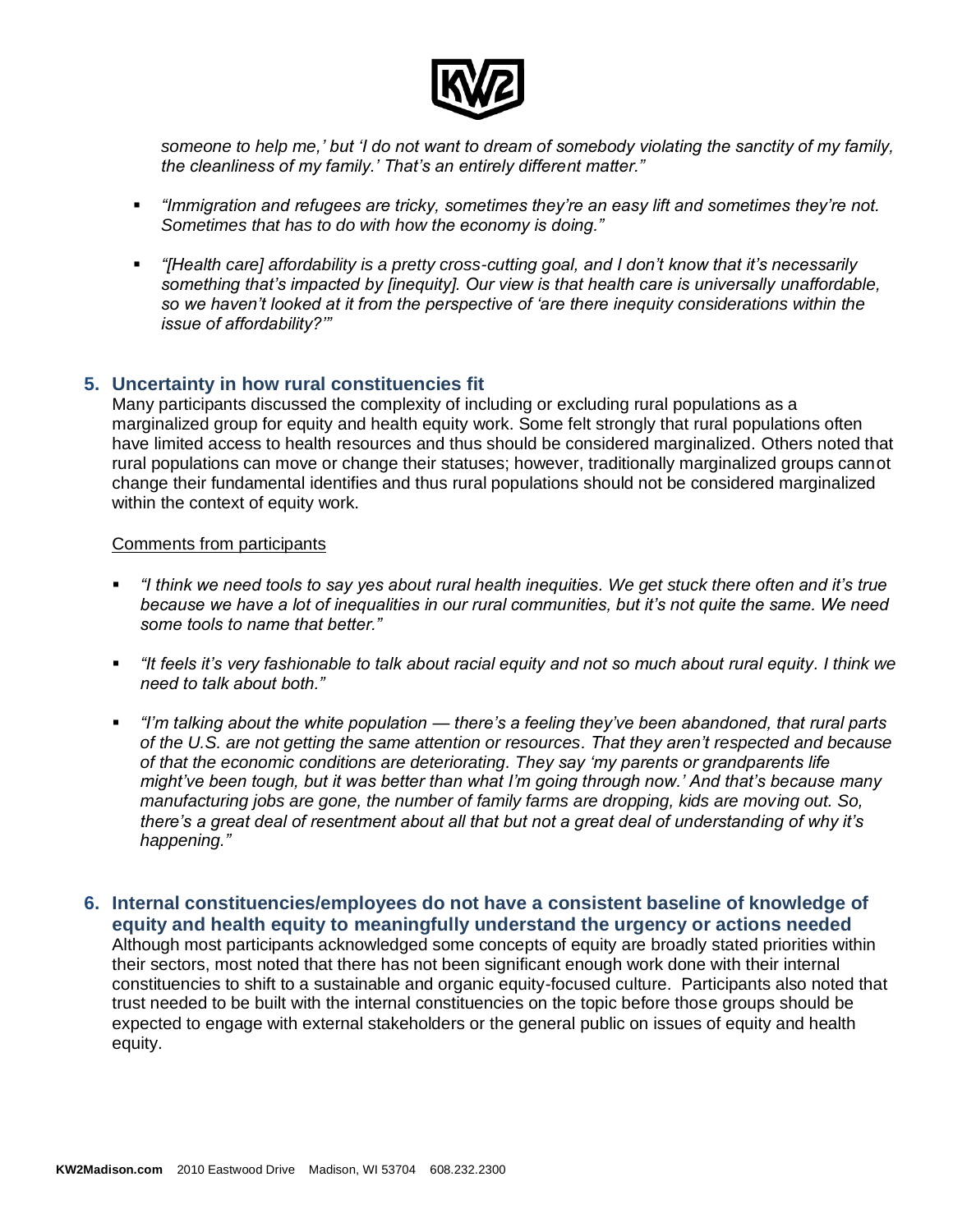

#### Comments from participants

- *"Oftentimes we look at doing our equity work with external stakeholders, and we forget to prime or prepare our internal staff to hold things in place [and then] we're constantly running into the disconnect. [If we don't] identify how to prime teams to do this work, we're just setting people up for failure and putting us further behind."*
- *"We need to normalize, organize and operationalize. Normalizing the conversation so people can talk in trusted circles to get their own thinking clear first."*
- *"There's a lot of convincing [needed] just amongst public health and public health allies. There's a subset of folks who understand equity and health equity and are really on board with it, but even amongst our own field there isn't consensus around the direction of that. It strikes me as a little bit of an identity crisis, like the field of public health feeling 'what is our purpose here? Are we just an equity field? How do we reckon with that?' because it's this new phase…"*
- *"We're trying to do some of that internal work and then also some of that systems level work within our department, but we're really just scratching the surface."*
- *"I feel like they're dipping a toe into it [health equity work] but we dip a toe into non-COVID work and then we're two feet back doing COVID work the next day."*
- *"It's a lot of consensus building, and so much time is spent convincing people why it's important, which is exhausting."*
- *Leadership at these agencies probably would be willing to and interested in having a dialogue [about equity and health equity] in trainings and explain how those things come together and intersect. The struggle they'll likely have is having the frontline officers convinced it's worth talking about. How do I get my people to understand this? How do I help them understand how equity is something interpreted from the eyes of the viewer?"*

#### **7. The concepts of "systems" and "systematic" are not understood**

Participants commonly acknowledged that the lack of understanding of "systemness" was a challenge in moving the needle on their equity work. Even within organizations that self-identify as being more focused on equity and health equity, they noted that the siloed nature of their work makes it difficult for their staff/community to see how their systems may overlap with others. Additionally, organizations and leaders often do not have a clear understanding of the power they have to change or adjust within the systems, and thus often believe the power is most likely held by "someone else." Similarly, individuals within organizations do not understand the individual power they hold to make decisions or how their individual work feeds into the big picture.

- *"For the health care workers and public health people, we've got to get them out of the individual frame and into the collective frame."*
- *"The system is confusing, and we're also a very individualistic society. Our systems don't help us understand those connections."*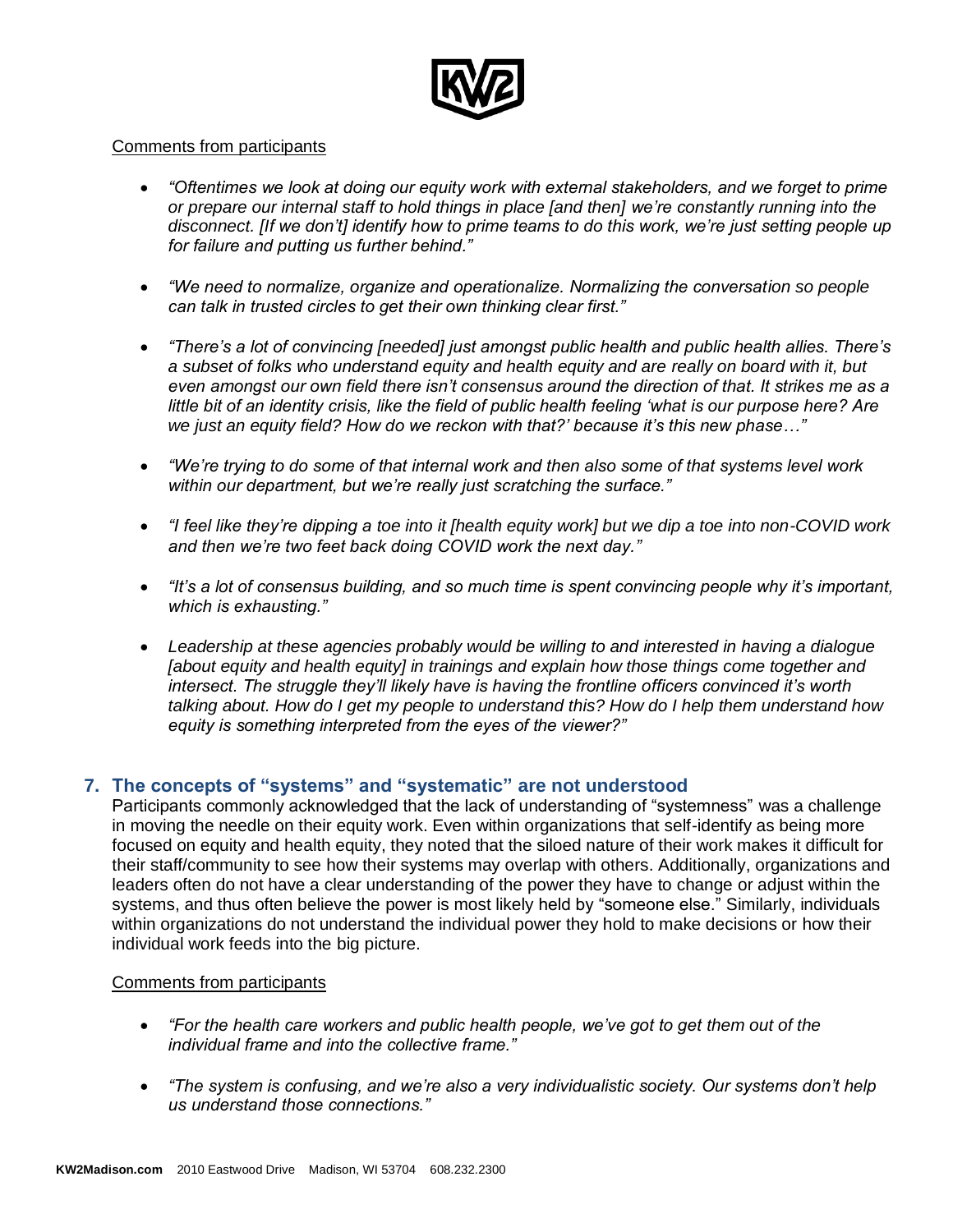

- *"People working in public health even struggle to understand it, especially if they haven't been in public health for a while. It takes a long time to fully grasp not only how it works at the local level, and then fully understand how those systems operate, the policies that are embedded into the systems, and what it really means to actually peel it back. It's a ton of work. They may have an idea of how the system they currently work in might relate. But [it's important] to be able to look across systems and say 'okay the education system has this going on. The incarceration system has this going on. The financial system has this going on."*
- *"One major problem we all face is the 'silo-ing' of our programs. They think about their programs because they have to run them, but they don't necessarily see things in a broader context of how it's all related. We all deal with 'silo-ing' in our organizations no matter where you are or who you're serving, but that's probably one of the greatest obstacles to people thinking more broadly. I think people are beginning to understand it more, but it's impeded by the silo mentality."*
- *"We hire culturally competent diverse staff, all important stuff. But, it's not getting at systems the disparity, the real equity. It's not getting at any of that. In fact, health care systems are very good at conserving their own power. I think for health care systems, they're likely to say housing policy, criminal justice policy, all these other social and economic policy sectors, that's not our swim lane. That's not our expertise. We don't belong there."*
- *"We don't necessarily understand or have pieced out all of the systems that the sector connects with, and I think that's the challenge. I don't think everyone fully understands that there's a positive and negative consequence with every decision we make. Organizing the partner mapping, really looking at the matrix of how these systems intersect will help us identify who needs to be at the table to have that conversation. [Right now, it's] 'here's my program, here's my population, here's who I work with, these are my partners.' You can't really make change in [that type of] isolation, so I do think it's the systems [that are the challenge]. I don't think people fully have a grasp of that."*
- *"It's unclear because everything in our world is siloed. You have groups managing different things, you have segregated funding where you only get certain benefits with certain programs, and so everything is looked at from a siloed perspective."*
- *"The challenge is identifying which policy is holding the other one in place. Is it a federal, legislative change, is it a state policy, is it a fiscal policy, is it a county policy, is it part of the agency in which an individual intersects? We have to have those honest conversations that explore and dissect where those levers are to be able to make real actionable change."*
- *"So often people will say 'Well that's above my pay grade,' or 'I don't have the authority,' or 'I'm not able to do that.' We have to do some different, some strong groundwork, so that we all see the opportunity we have to pull a lever or that we have the opportunity to influence a lever before we even talk about the levers."*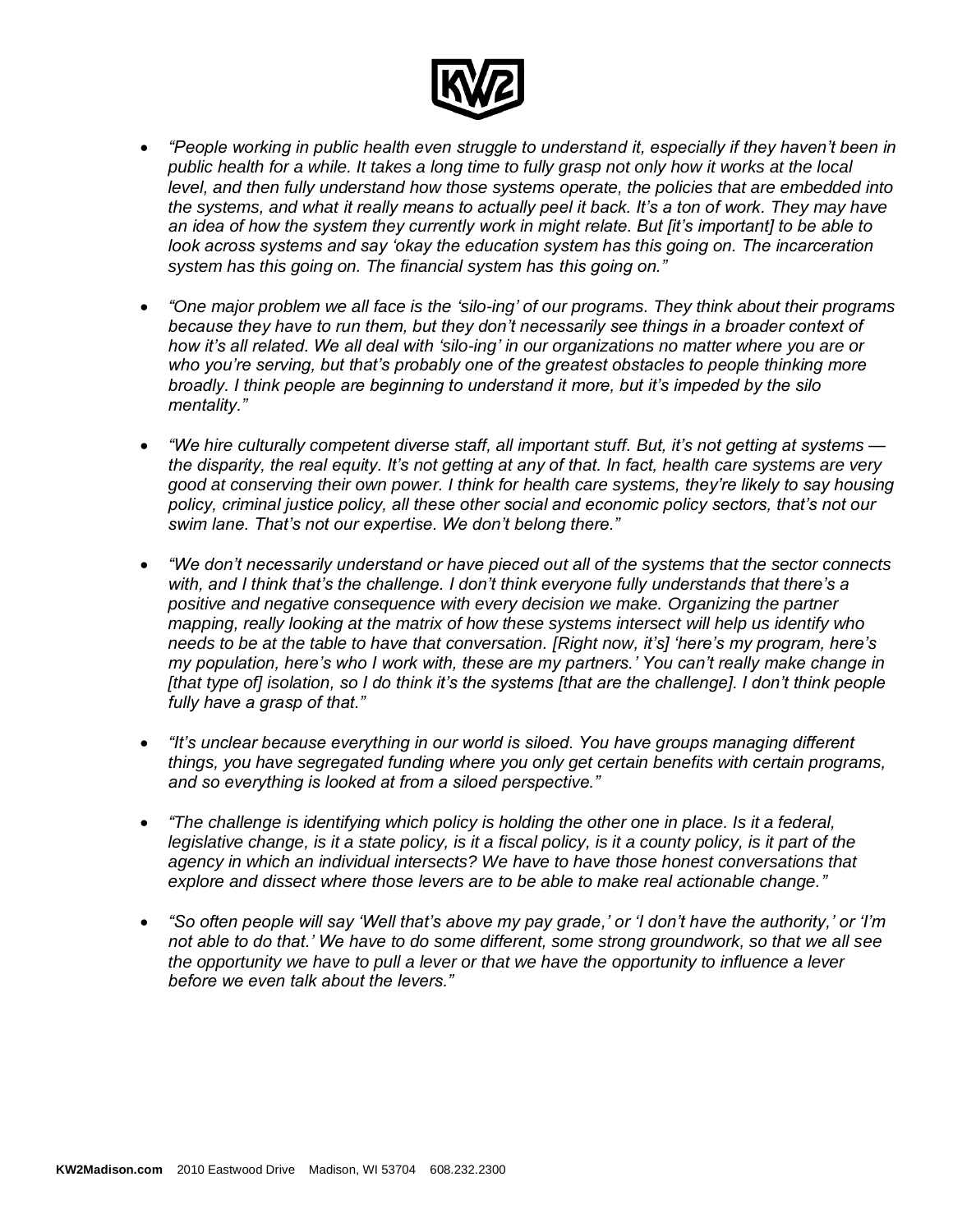

### **8. Inability to bridge conversations into action**

Most participants shared that their sectors struggle to move from conversations or general value statements to specific action items (be they big or small).

#### Comments from participants

- *"[Many] are in the camp of 'I think I'm generally an equitable human, I'm not a racist, and I can conceive of the fact that things have not been fair.' But they are not thinking deeper of how they could personally help change the system."*
- *"Theoretically conversations are happening in the space of equity. We know that things need to change, but when it gets down to peeling off every layer of the onion, that's where it gets complex. We may not necessarily have all the authority to make the necessary changes. So, I think right now we're just at the dissection piece."*
- *"Conversations are starting now, [but] the challenge is going to be looking at the levers and the policy levers to be able to move to engage."*
- *"How do you get people to be motivated? I [even] struggle — I've got to move myself from being interested to being committed. It has to really, really matter, not just abstractly to me."*
- *"When folks are so afraid of being racist, they end up just sitting in their racist structure and not making changes to that structure because they're so afraid of being called racist or doing something racist and that immobilization of that fear just stops them from doing anything. And all the while whatever organization or work that they're doing, that racist structure is continuing to put out racist outcomes."*
- *"Unless you've been part of a historically disfranchised group, you might [only] be able to have empathy and understand that someone doesn't have the same experience as you. But it's hard for people to think about how they can do their work differently so someone else is better off. It's this disconnect between 'what is my own experience in the world?' to 'how my experiences impact others.'"*

#### **9. Anxiety and fear of difficult conversations**

Participants noted that individuals, including themselves, do not know how to have conversations about equity and health equity in meaningful ways because they are fearful of pushback, offending people, and getting questions they may not have the answers to. The lack of confidence in how to talk about the issues or equity work was often stated as a reason why work does not begin, stalls, or is unable to bridge to action.

- *"The more we can create space for relationships, the better. The problem there is that we're not incentivized to create strong relationships."*
- *"I think the most important work that any of us have to do in Wisconsin and in the United States is learning how to have more meaningful conversations with people who don't already agree with us. I don't really think there's anything more important because I think we're doing it so poorly and it's having such devastating impacts everywhere we look."*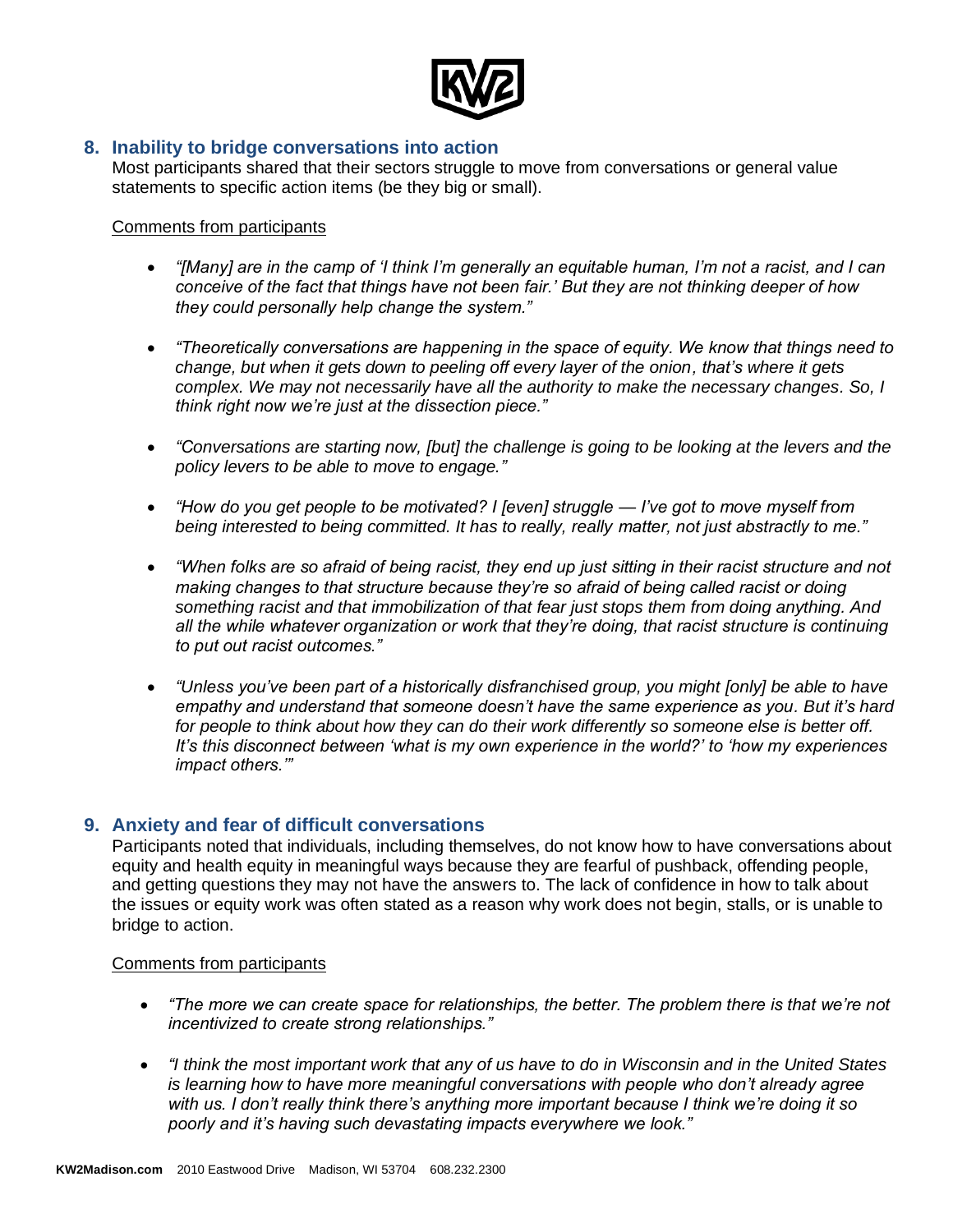

- *"Folks feel awkward because there's so much shame and disappointment at the lack of progress we've made as a country — we don't want this to be true of us. I wish we could have effective conversations, but I don't know how to do that effectively without creating defensiveness. I guess it starts with a desire to have a genuine conversation, versus trying to convince one another of a different point of view. A desire for more dialogue and less debate, so the goal is understanding and not convincing."*
- *"The health centers are seeing more barriers because there are people in their communities who are not understanding why we're talking about this and in the ways we're talking about it. Or there are people on their boards who might be trying to downplay it as an issue that's relevant in a smaller, more rural community. At least we have to have a general level-set of what words or concepts mean to help have those conversations."*
- *"When we work with a lot of white, rural, conservative people, those discussions about equity can go down different roads — maybe roads we don't necessarily want them to go down."*
- *"Telling someone what they should believe doesn't work well. Listen to them in an empathetic and respectful way, not telling them they're wrong because there's almost a bit of an inferiority complex for people who are lower-income in rural areas. They sometimes feel it's somebody else's fault, or they've done nothing wrong, or 'why am I doing worse?' So to the best of our abilities, we have to get beyond that."*
- *"I don't think the goal is making people comfortable. I think the goal is giving people the tools of how you survive being uncomfortable and using that more dramatic thing that you won't die from being uncomfortable. And to explore why they're feeling uncomfortable."*
- *"We're talking about building compassion and empathy for folks who are vulnerable, and the way you do that is helping people begin to see them as a person, not a number or category."*
- *"I think that white folks can have a different relationship with hope a little bit than marginalized populations. I would just say that people might be exhausted and maybe weary to be hopeful."*
- *"If we start with racial biases [it] would be hard for people to accept."*
- *"They're in such a scarcity mindset, we have to figure out how to talk to them."*

#### **10. Scarcity mindset as one of the primary challenges**

There was a common theme amongst participants that it is challenging when groups see equity work as taking something away from one group to give to another. Within that context, participants also touched on the general culture of the Midwest that focuses on the pride of hard work and good decision-making ("pull yourselves up by your bootstraps"). Individuals were occasionally described as feeling like others must "earn" their place to be seen as an equal or feel it is unfair to provide resources to individuals who they believe have not worked hard enough.

#### Comments from participants

• *"One thing that comes up in conversations is this feeling that in order to reach equity you have to take from one group to bring another group up equitably. That's what people argue about often — if you give one group 'special treatment,' then another group will suffer. Figuring out how we can move around that kind of mindset is really important."*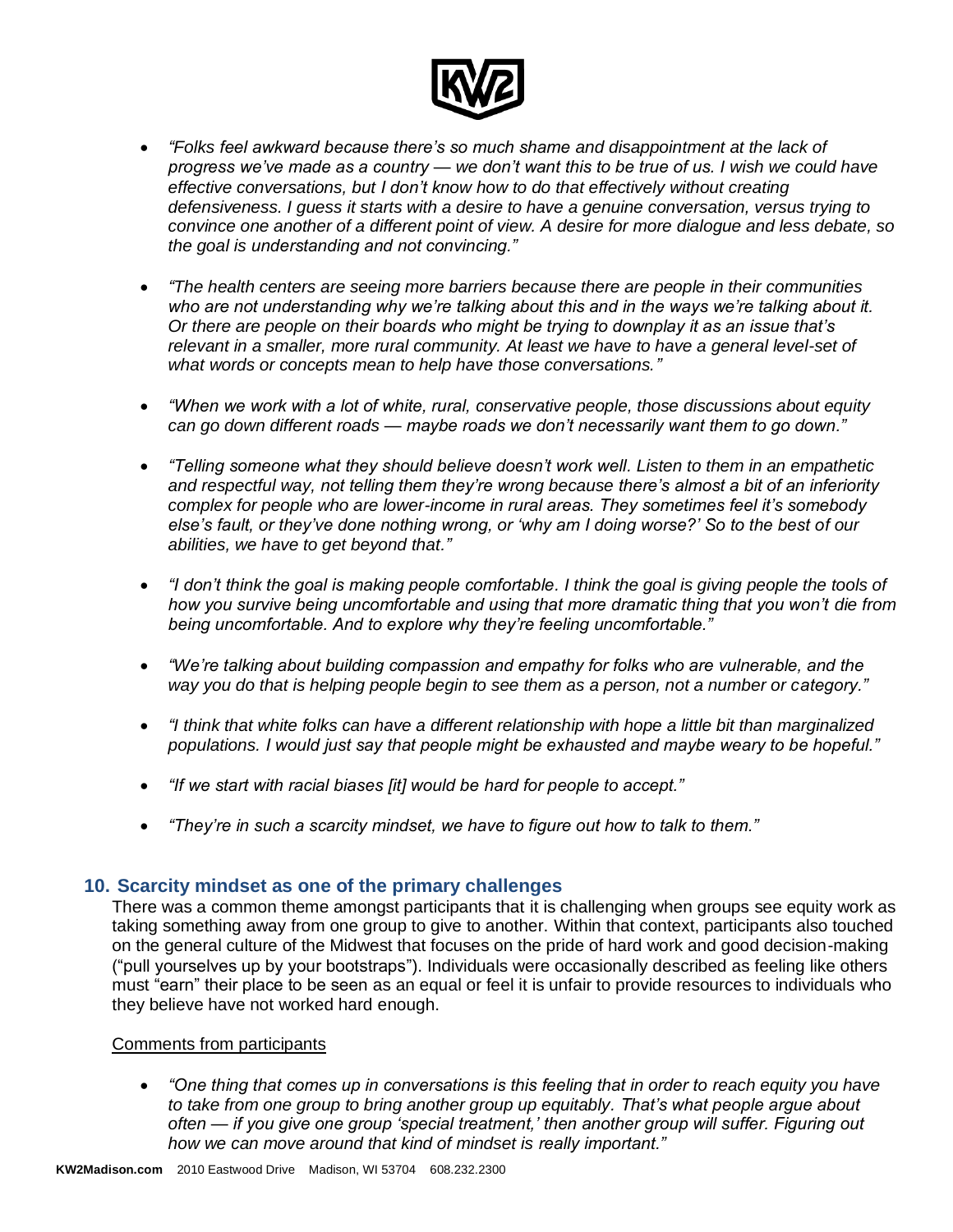

- *"Where I find or run into issues … are the dominant narratives in our country, which are so closely tied to what people consider their values. So much of the belief systems in these narratives pit people against each other and perpetuate inequity… it's so wired in our systems and how we think."*
- *"It really upsets me when I think about how we get at odds with one another [because of] the scarcity mindset. We have the power to give everyone what they need, but we make a choice that we don't do that. It also butts up against human greed, so even if people get what they need, they want more and more, so it's challenging to be like, 'I'm okay.'"*
- *"In my personal experience in conversations with other business CEOs, I hear a concern about 'what this means for me' and 'will I lose something' or 'will something be taken away from me.' I think it's an issue. Instead of perceiving that racial injustice is undermining everyone, they see that if we correct injustice, they'll have to give something up."*
- *"I think there's the perception that hard work should be rewarded, and that people shouldn't be rewarded or entitled if they don't make an effort."*
- *"We've got this North American bootstraps culture of 'I can fix my own problems,' or 'I ought to be able to fix my own problems,' or 'I am to blame for my own problems.'"*
- *"We have a myth in this country that being healthy required two main things: you need to behave yourself and you need to go to the doctor."*
- *"We have to be careful to not say these folks are less educated because that just claims a narrative of condescension."*
- *"Helping people become 'economically independent' is always something that sells really well with the folks we work with* [white, rural, lower-income*]. There's a great deal of pride in being independent and taking care of yourself and your families, without getting help from anybody, including government entities. If we phrase it that way there's more of a responsiveness from people who may otherwise see equity as something more related to people of color in urban areas."*

#### **11. Funding/resources as a pain point**

Resources for equity work, be it reprioritizing budget investments within their own organizations or receiving outside funding, was seen as critical by several participants. The inability to focus on equity or health equity work in a meaningful way within sectors was often tied to lack of resources and needing to "tack on" equity work onto someone else's full-time job duties. Additionally, within the context of funding pain points, some participants noted their hesitancy to have more regular or bold conversations or priorities focused on equity and health equity because they were concerned funding would be pulled (by local units of government) or harder to get.

#### Comments from participants

• *"We're working to build some capacity. Our office is really charged with that, and we are less than on FTE ... I talk a lot about time, scope, and resources and the scope of what we're trying to tackle is huge. We haven't been, to date, given much time or resources to do that."*